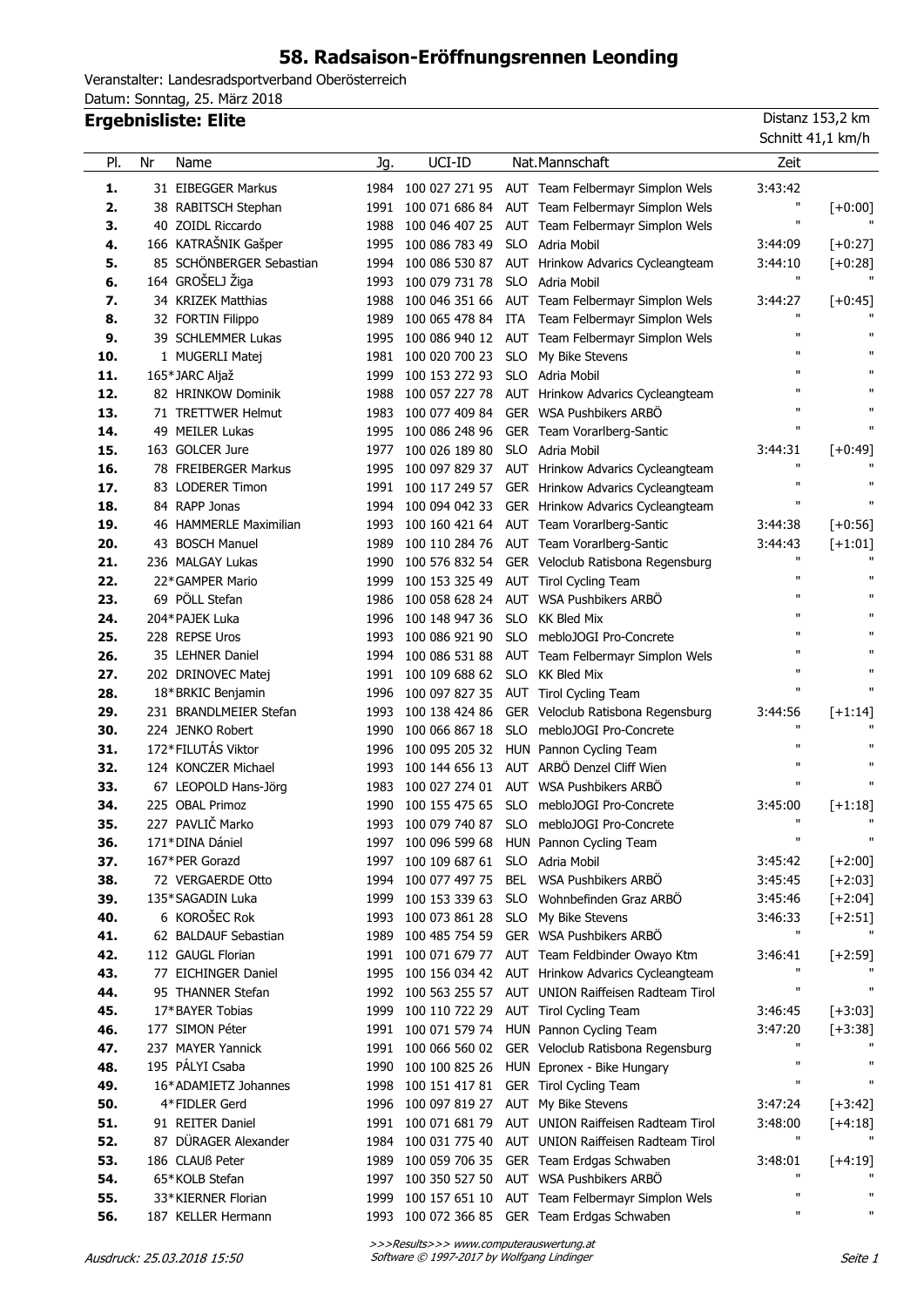| 57.          | 101 GAUBITZER Michael                          | 1983 | 100 065 641 53                          |            | AUT ARBÖ Bundesteam                                                                    | п                            | п                 |
|--------------|------------------------------------------------|------|-----------------------------------------|------------|----------------------------------------------------------------------------------------|------------------------------|-------------------|
| 58.          | 96*WURM Philipp                                | 1998 | 100 153 034 49                          |            | AUT UNION Raiffeisen Radteam Tirol                                                     | $\mathbf{u}$                 | $\mathbf{H}$      |
| 59.          | 191 ÁBRÓK Norbert                              | 1982 | 100 023 074 69                          |            | HUN Epronex - Bike Hungary                                                             | $\mathbf{u}$                 | $\mathbf{H}$      |
| 60.          | 238*SONNLEITNER Jonas                          | 1997 | 100 158 703 92                          |            | GER Veloclub Ratisbona Regensburg                                                      | п                            | $\mathbf{H}$      |
| 61.          | 154*CLAUSS Marc                                | 1998 | 100 148 651 31                          |            | GER Team Dauner D&DQ   Akkon                                                           | п                            | $\mathbf{H}$      |
| 62.          | 221*BAVEC Timotej                              | 1999 | 100 175 690 07                          | <b>SLO</b> | mebloJOGI Pro-Concrete                                                                 | п                            | $\mathbf{H}$      |
| 63.          | 153 HOGGER Hans                                | 1986 | 100 558 100 43                          |            | GER RSV Freilassing                                                                    | п                            | $\mathbf{H}$      |
| 64.          | 222*ČIBEJ Simon                                | 1997 | 100 101 868 02                          | SLO        | mebloJOGI Pro-Concrete                                                                 | $\mathbf{u}$                 | $\mathbf{H}$      |
| 65.          | 79*FRIEDL Nils                                 | 1997 | 100 101 966 03                          |            | AUT Hrinkow Advarics Cycleangteam                                                      | $\mathbf{u}$                 | $\mathbf{H}$      |
| 66.          | 116*RECKENDORFER Lukas                         | 1997 |                                         |            | 100 149 709 22 AUT Team Feldbinder Owayo Ktm                                           | $\mathbf{u}$                 | $\mathbf{H}$      |
| 67.          | 203 KOŽELJ Martin                              | 1989 | 100 176 103 32                          | <b>SLO</b> | <b>KK Bled Mix</b>                                                                     | $\mathbf{u}$                 | $\mathbf{H}$      |
| 68.          | 213*KISS Hunor Mate                            | 1999 | 100 158 562 48                          |            | HUN Kontent-DKSI                                                                       | $\mathbf{u}$                 | $\mathbf{H}$      |
| 69.          | 21*GAMPER Florian                              | 1999 | 100 153 296 20                          |            | AUT Tirol Cycling Team                                                                 | $\mathbf{u}$                 | $\mathbf{H}$      |
| 70.          | 23*KNAPP Daniel                                | 1996 | 100 146 409 20                          |            | AUT Tirol Cycling Team                                                                 | $\mathbf{u}$                 | $\mathbf{H}$      |
| 71.          | 118 WALZEL Andreas                             | 1995 | 100 090 758 47                          |            | AUT Team Feldbinder Owayo Ktm                                                          | $\mathbf{u}$                 | $\mathbf{H}$      |
| 72.          | 7 KUEN Maximilian                              | 1992 | 100 075 106 12                          |            | AUT My Bike Stevens                                                                    | $\mathbf{u}$                 | $\mathbf{H}$      |
| 73.          | 226*OSTERVUH Jan                               | 1999 | 100 158 289 66                          |            | SLO mebloJOGI Pro-Concrete                                                             | $\mathbf{u}$                 | п                 |
| 74.          | 217 VÍGH Zoltán                                | 1987 | 100 048 405 83                          |            | HUN Kontent-DKSI                                                                       | $\mathbf{u}$                 | п                 |
| 75.          | 162 GAZVODA Gregor                             | 1981 | 100 020 720 43                          |            | SLO Adria Mobil                                                                        | 3:49:02                      | $[-5:20]$         |
| 76.          | 234 HERDEN Benjamin                            | 1990 |                                         |            | 100 363 496 21 GER Veloclub Ratisbona Regensburg                                       | 3:49:11                      | $[-5:29]$         |
| 77.          | 235 KASPERA Christoph                          | 1995 | 100 143 926 59                          |            | GER Veloclub Ratisbona Regensburg                                                      | п                            |                   |
| 78.          | 106 RUMPL Clemens                              | 1994 |                                         |            | 100 350 630 56 AUT ARBÖ Bundesteam                                                     | 3:49:45                      | $[+6:03]$         |
| 79.          | 89*KOLLER Jan                                  | 1997 |                                         |            | 100 350 763 92 AUT UNION Raiffeisen Radteam Tirol                                      | П                            |                   |
| 80.          | 201*CERNE Gregor Matija                        | 1998 | 100 148 600 77                          |            | SLO KK Bled Mix                                                                        | 3:49:48                      | $[+6:06]$         |
| 81.          | 50*MEILER Martin                               | 1998 |                                         |            | 100 097 459 55 GER Team Vorarlberg-Santic                                              | 3:49:51                      | $[+6:09]$         |
| 82.          | 138 TIEFENGRABNER Matthias                     | 1995 |                                         |            | 100 149 732 45 AUT Wohnbefinden Graz ARBÖ                                              | 3:51:19                      | $[+7:37]$         |
| 83.          | 188 LIENERT Thomas                             | 1986 |                                         |            | 100 160 552 01 GER Team Erdgas Schwaben                                                | 3:51:27                      | $[+7:45]$         |
| 84.          | 36*MANGERTSEDER Matthias                       | 1998 |                                         |            | 100 157 670 29 GER Team Felbermayr Simplon Wels                                        | Ħ                            |                   |
| 85.          | 196 SOLYMOSI Márton                            | 1990 |                                         |            | 100 060 665 24 HUN Epronex - Bike Hungary                                              | п                            | п                 |
| 86.          | 246 SATCHELL Todd                              | 1993 |                                         |            | 100 136 853 67 AUS Team Magnesium Pur                                                  | $\mathbf{u}$                 | $\mathbf{H}$      |
| 87.          | 194*MINKÓ Roland                               | 1998 |                                         |            | 100 155 777 76 HUN Epronex - Bike Hungary                                              | $\mathbf{u}$                 | $\mathbf{H}$      |
| 88.          | 103 HOPFGARTNER Paul                           | 1990 |                                         |            | 100 098 856 94 AUT ARBÖ Bundesteam                                                     | $\mathbf{u}$                 | п                 |
| 89.          | 105 POLANSEK Eric                              | 1992 |                                         |            | 100 090 262 36 AUT ARBÖ Bundesteam                                                     | п                            | $\mathbf{H}$      |
| 90.          | 117*STEINDLER Julian                           | 1997 |                                         |            | 100 146 414 25 AUT Team Feldbinder Owayo Ktm                                           | п                            | $\mathbf{H}$      |
| 91.          | 88 HAAS Christian                              | 1990 |                                         |            | 100 089 690 46 AUT UNION Raiffeisen Radteam Tirol                                      | $\mathbf{u}$                 | $\mathbf{H}$      |
| 92.          | 47 HIRSCHBICHLER Johannes                      | 1993 |                                         |            | 100 350 583 09 AUT Team Vorarlberg-Santic                                              | п                            | $\mathbf{H}$      |
| 93.          | 13*UMHALLER Thomas                             |      | 1995 100 093 997 85 AUT My Bike Stevens |            |                                                                                        | п                            | $\mathbf{H}$      |
| 94.          | 223 FURLAN Jernej                              |      |                                         |            | 1988 100 176 470 11 SLO mebloJOGI Pro-Concrete                                         | $\mathbf{u}$                 | $\mathbf{u}$      |
| 95.          | 179*SZÖLLOSI Ferenc                            | 1998 |                                         |            | 100 107 853 70 HUN Pannon Cycling Team                                                 | $\mathbf{u}$<br>$\mathbf{u}$ | п                 |
| 96.          | 41*AMANN Dominik                               | 1999 |                                         |            | 100 160 125 59 AUT Team Vorarlberg-Santic                                              | $\mathbf{u}$                 | п<br>$\mathbf{u}$ |
| 97.          | 27*WIGHT Rohan                                 | 1997 |                                         |            | 100 105 977 37 AUS Tirol Cycling Team                                                  |                              |                   |
| 98.          | 90*KÖRNER Daniel                               | 1999 |                                         |            | 100 110 715 22 AUT UNION Raiffeisen Radteam Tirol                                      | 3:51:51<br>П                 | $[+8:09]$         |
| 99.          | 9 MASTALLER Stefan                             | 1995 | 100 094 869 84 AUT My Bike Stevens      |            |                                                                                        |                              |                   |
| 100.         | 242*BOTH Andreas                               | 1999 |                                         |            | 100 443 738 44 GER Team Magnesium Pur                                                  | 3:51:56                      | $[+8:14]$         |
| 101.         | 114*HAMMERSCHMID Marvin                        | 1996 |                                         |            | 100 097 861 69 AUT Team Feldbinder Owayo Ktm                                           | 3:52:30                      | $[+8:48]$         |
| 102.         | 5*GRUBER Julian                                | 1997 | 100 106 099 62 AUT My Bike Stevens      |            |                                                                                        | 3:54:37<br>$\mathbf{u}$      | $[+10:55]$        |
| 103.         | 176*OROSZ Gergo                                | 1999 |                                         |            | 100 110 007 90 HUN Pannon Cycling Team                                                 | $\mathbf{u}$                 | п                 |
| 104.         | 173 HOLLÓ Botond                               |      |                                         |            | 1992 100 087 314 95 HUN Pannon Cycling Team                                            | $\mathbf{u}$                 | п                 |
| 105.         | 185*BARKE Marco                                | 1996 |                                         |            | 100 136 499 04 GER Team Erdgas Schwaben                                                | $\mathbf{u}$                 | п                 |
| 106.         | 132*ILIC Ognjen<br>133*KÖCK Daniel             | 1998 |                                         |            | 100 152 137 25 SRB Wohnbefinden Graz ARBÖ<br>100 157 301 48 AUT Wohnbefinden Graz ARBÖ | $\mathbf{u}$                 | п                 |
| 107.         |                                                | 1999 |                                         |            |                                                                                        | $\mathbf{u}$                 | п                 |
| 108.<br>109. | 12 UMHALLER Andreas<br>245 PRIEWICH Maximilian |      | 1992 100 093 992 80 AUT My Bike Stevens |            | 1991 100 551 008 32 GER Team Magnesium Pur                                             | $\mathbf{u}$                 | п                 |
| 110.         | 216*SZENTPÉTERI András                         |      | 1996 100 236 495 90 HUN Kontent-DKSI    |            |                                                                                        | п                            | $\mathbf{u}$      |
| 111.         | 92*SCHÖßWENDTER Christoph                      | 1998 |                                         |            | 100 151 325 86 AUT UNION Raiffeisen Radteam Tirol                                      | 3:55:00                      |                   |
|              |                                                |      |                                         |            |                                                                                        |                              | $[+11:18]$        |

Nicht in der Wertung:

| 2 BAJC Andi              | 1988 100 046 103 12 SLO My Bike Stevens |                                                       | <b>DNF</b> |
|--------------------------|-----------------------------------------|-------------------------------------------------------|------------|
| 3*EDELBAUER Tobias       | 1998 100 111 517 48 AUT My Bike Stevens |                                                       | <b>DNF</b> |
| 10 PELIKÁN János Zsombor | 1995 100 086 896 65 HUN My Bike Stevens |                                                       | <b>DNF</b> |
| 80 GRAF Andreas          |                                         | 1985 100 029 316 06 AUT Hrinkow Advarics Cycleangteam | <b>DNF</b> |
| 81 HOFER Andreas         |                                         | 1991 100 068 243 36 AUT Hrinkow Advarics Cycleangteam | <b>DNF</b> |
|                          |                                         |                                                       |            |